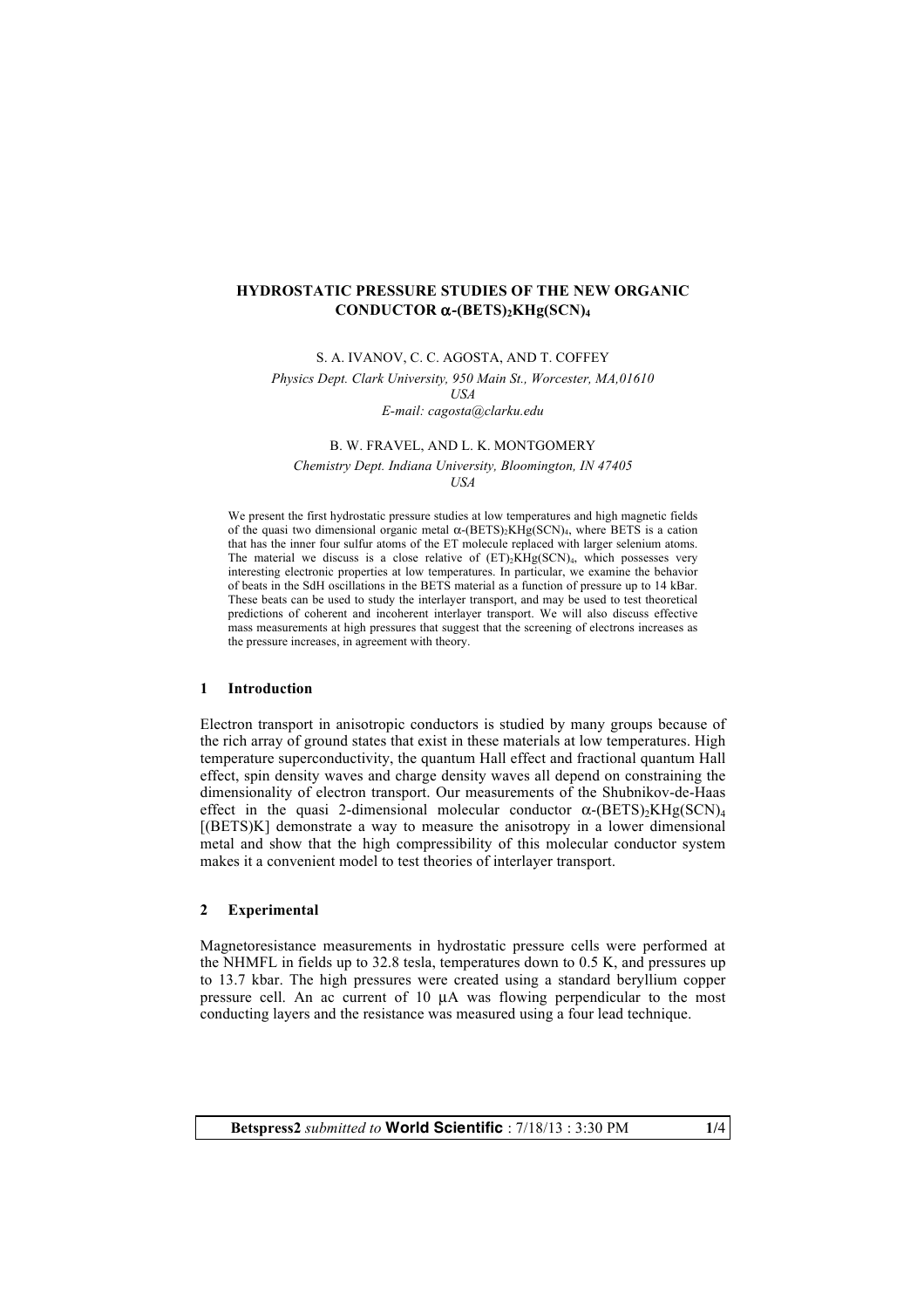#### **3 Results**

Fig. 1. shows the magnetic field dependencies of the resistance of (BETS)K divided by a smooth background at different applied hydrostatic pressures. The data at ambient pressure is taken on a different sample using a pulsed field apparatus and high frequency ac detection[3]. The 0.25 kbar field sweep is noisy because it was



Fig. 1. The original data divided by its background and plotted as a function of inverse field.

recorded with only 3 leads attached to the sample.

A low frequency beat visibly appears in the oscillations at an applied pressure of 2.5 kbar. The appearance of the beat is explained by the following. Organic conductors are not ideal 2D or 1D materials, and they always have a nonvanishing transfer integral perpendicular to the conducting layers. This conductivity causes warping of the cylindrical parts of the Fermi Surface into an hour glass shape. When the magnetic field is applied perpendicular to the layers, two extremal areas corresponding to the largest and the smallest diameter cross sections of the Fermi

surface contribute to the oscillatory behavior. Mixing of these two frequencies results in the beats seen in the Figure. The fact that we do not observe a beat at ambient pressure does not mean that there is no warping; it suggests that the magnetic field was not high enough for the beat to be noticeable.

A Fast Fourier Transform was applied to the data to create Fig. 2, which clearly shows the two frequencies at the higher pressures. For the lower pressure data, such as the 3.5 kbar data, we can estimate the average frequency of the two fundamentals from Fig. 2 and obtain the difference between the two frequencies from the length of the beat in Fig. 1. The positions of the peaks in Fig 2 allows us to estimate the change of frequency and the cross-sectional area of the Fermi surface as a function of applied pressure. For the lower frequency (*F1*) it is 6.84 T/kbar, if all the measured pressure range is taken into account, and 9.9 T/kbar for pressures from ambient to 6 kbar. For the higher frequency (*F2*), it is similar. These numbers are close to values reported by Brooks *et al.*[1] for ET-based compounds. This

**Betspress2** *submitted to* **World Scientific** : 7/18/13 : 3:30 PM **2/**4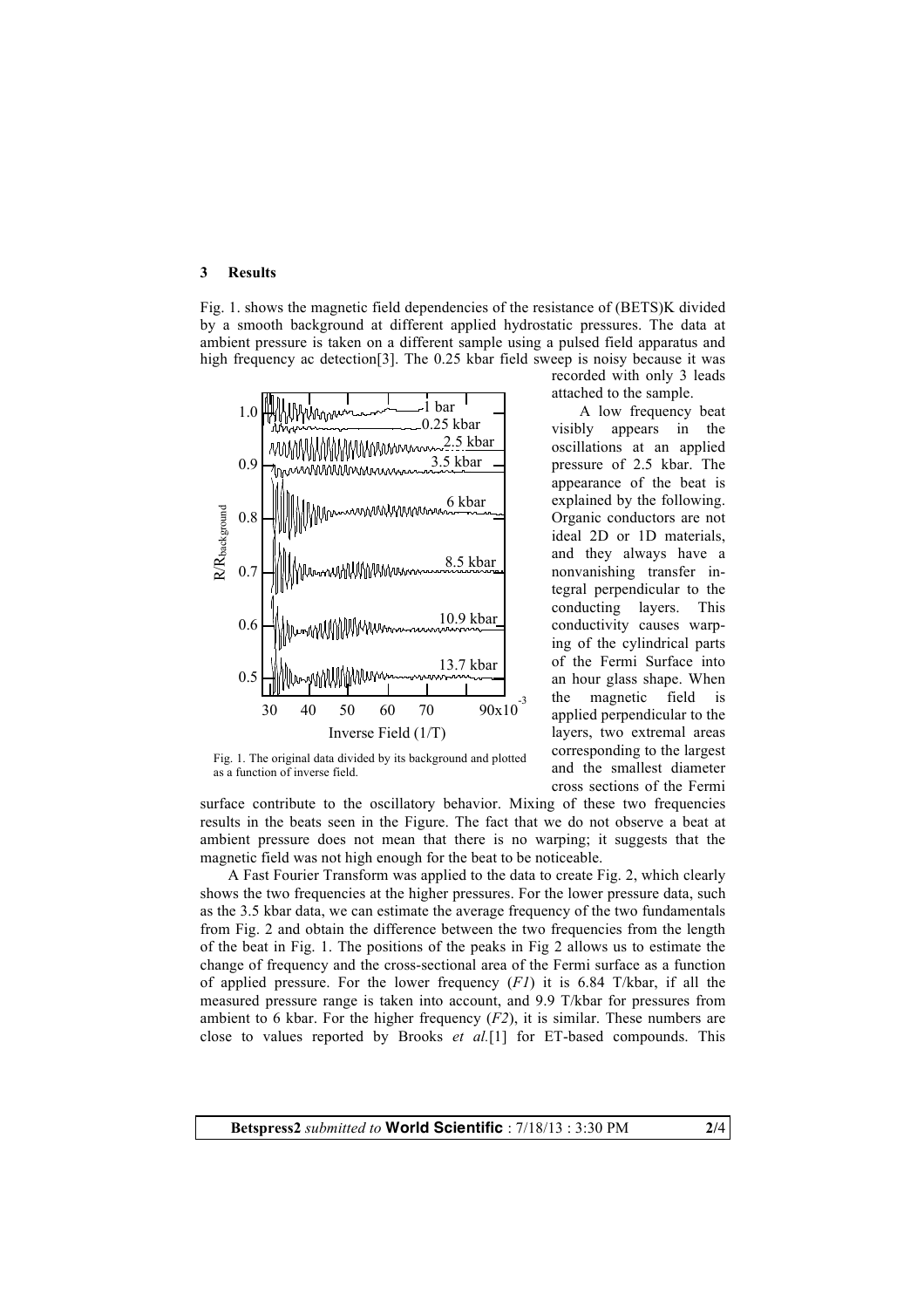

Fig. 2. The evolution of the power spectra obtained from the data on Fig. 1 as a function of pressure.

comparison, confirms the similarity in the crystallographic parameters and characteristics between ET and BETS materials.

We can estimate the compressibility coefficients Ki (the diagonal components of the compressibility tensor), if we set  $K_x = K_y = K_{x,y}$ . If  $F_0 = 680$  T, *F*=812 T, and *P*=13.7 kbar, we obtain  $K_{x,y} \approx 0.006 \text{ kbar}^{-1}$ . If  $F_0$ =680 T,  $F$ =768.2 T, and *P*=6 kbar, then  $K_{x,y}$ ≈0.0096 kbar<sup>-1</sup>. These values are close to the ones reported for κ-  $(ET)_{2}Cu(SCN)_{2}$ :  $K_{h}=0.0025$ kbar<sup>-1</sup> and  $K_a \approx K_c = 0.0036$ kbar<sup>-1</sup> [2].

The next important parameter of (BETS)K we

can extract from the pressure experiments is the effective mass of the carriers. We used Fourier analysis to determine the amplitude of oscillations at different temperatures. Because the beat frequency is very low, we have to use as large a field range as we can to perform the FFT. If there is a field dependence of the effective mass, we will not be able to see the dependence easily, although in the case of (BETS)K we did not found any field dependence of the effective mass at ambient pressure[3]. The resulting pressure dependence of the effective masses corresponding to the two frequencies is depicted in Fig. 3.

For the free electron gas, there should not be any band mass dependence on pressure[1]. In a real material however, there are at least contributions from electron-electron and electron-phonon interactions. For organic conductors with their complicated crystallographic structure and associated nontrivial phonon spectra, the change in the electron-phonon interactions with pressure can be complicated. Yet, we have shown in the past that the electron-phonon interactions are small as compared to the band mass [3].

For the contribution of electron-electron interactions the following simple approach can be taken. With increasing pressure the concentration of electrons increases. Generally, the strength of electron-electron (Coulomb) interactions is proportional to the screening length, *i.e.* the larger the screening length, the larger

**Betspress2** *submitted to* **World Scientific** : 7/18/13 : 3:30 PM **3/**4